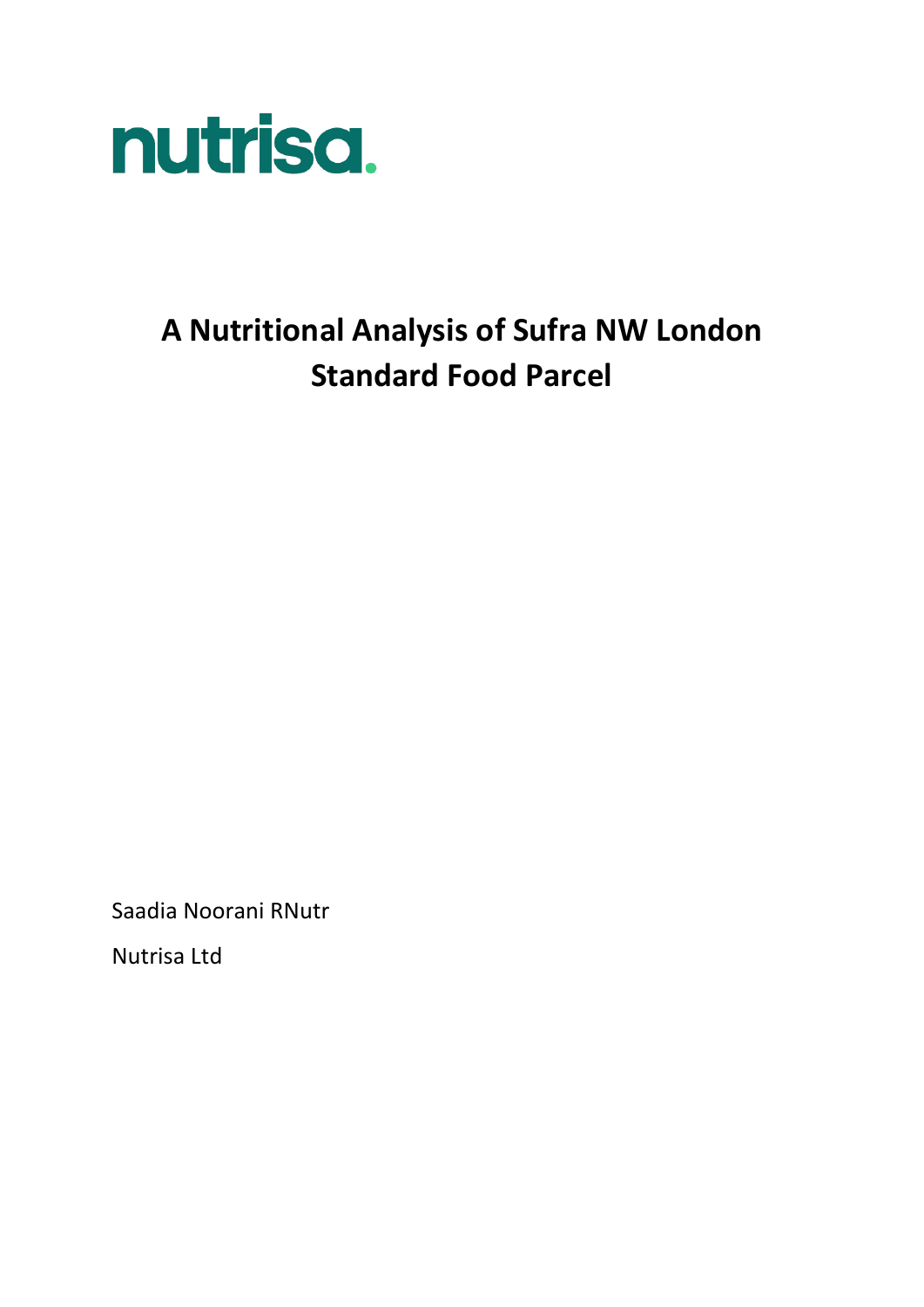## **Background**

Food banks have seen an increase in demand since the start of the COVID-19 pandemic in 2020, with people requiring their services more often and a new cohort of people reaching out for the support of food banks for the first time. During 2021, use of food banks remained high, especially for younger people, households with children, single households, and ethnic minorities households.

In early 2021, Nutrisa completed a nutritional analysis of Sufra NW London Standard, Easy Eat and Emergency NHS parcels. The findings were presented to Sufra NW London in April 2021.

In response to these findings, Sufra NW London has proposed that a secondary analysis be made with the inclusion of bread bags, fruit and vegetable bags, chicken and eggs.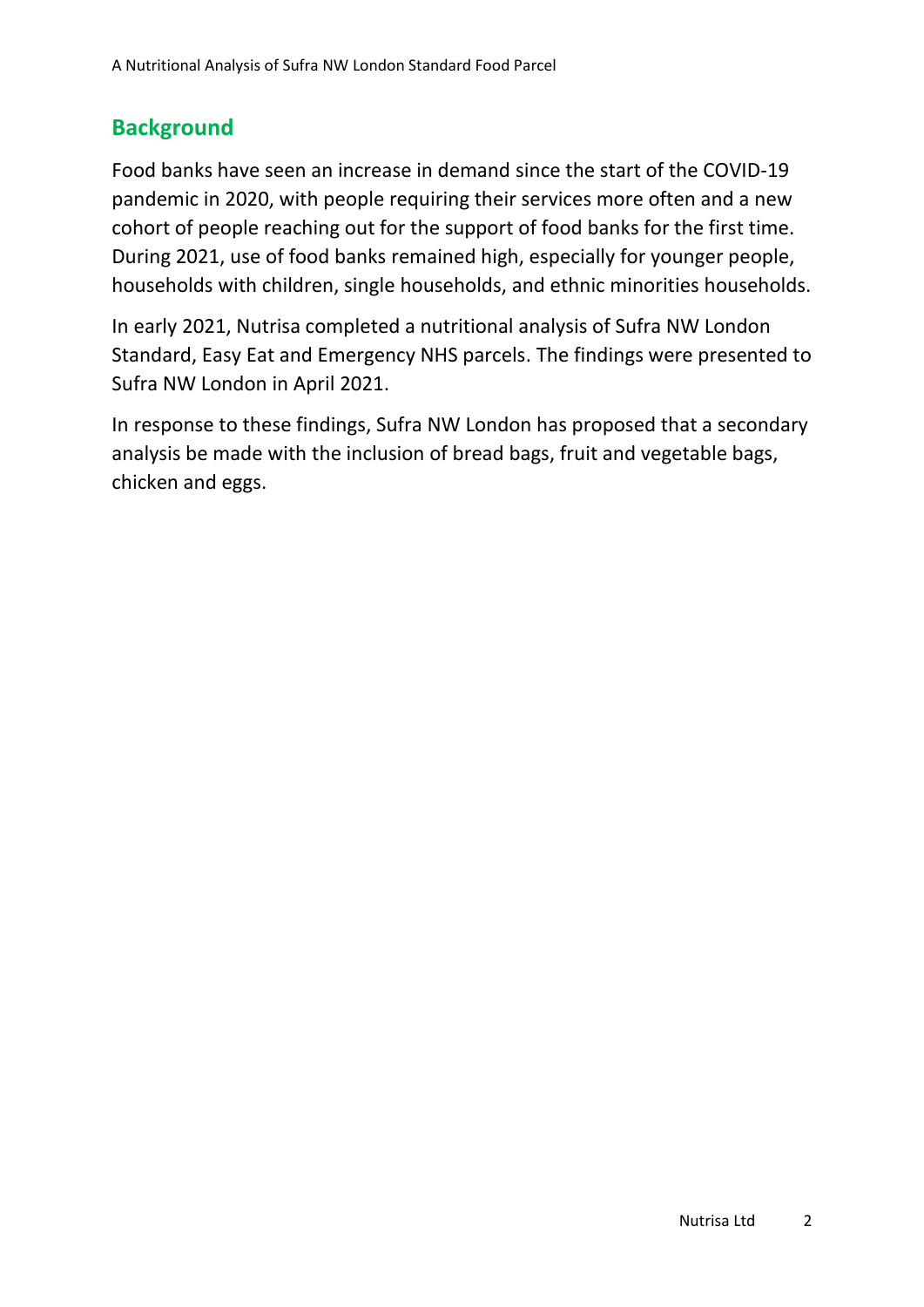## **Methodology**

The nutritional content of a standard Sufra NW London food parcel was estimated by taking photographs of the contents of the parcels over a 4-day period.

Only standard parcels packed to feed 1 or 2 persons for 7 days were analysed. In addition, one bread and one fruit and vegetable bag were included in the analysis however additional snacks or donations were not included<sup>1</sup>.

Photographs were taken of each item within a standard parcel, bread bag and fruit and vegetable bag after it was prepared by volunteers<sup>2</sup>. The photographs were used to select product matches<sup>3</sup> and analysed using the McCance and Widdowson's Composition of Foods Integrated Dataset (CoFID)<sup>4</sup>.

The analysis makes the assumption that all food items within a parcel were eaten over a 7-day period with the exception of sugar, jam and oil where the assumption is made that 50% of sugar, jam and oil was consumed over a 7-day period for 2 persons and 25% for 1 person. The analysis was conducted to estimate both macronutrient (carbohydrate, protein, fats) and micronutrient content (vitamins and minerals) (where data was available).

Additional hypothetical analyses were conducted based on the average standard food parcel (plus bread and fruit and vegetable bags) with the inclusion of 1kg raw chicken and 6 eggs at the request of Sufra NW London. Raw (frozen) chicken and fresh eggs are sometimes offered to users/guests when these items are available/donated.

The parcels were compared with the UK government recommendations known as dietary reference values (DRVs) for healthy adults both females and males aged  $19-64$ yrs<sup>5</sup> except for pantothenic acid and vitamin E (where EU guidelines were used as UK Recommended Nutrient Intake (RNI) have not been set). The values for fat, saturated fat, sugars and salt are the recommended upper limits

 $1$  The standard food parcels are packed according to a standard packing list depending on the number of persons in a household. Bread, fruit and vegetables are packed based on donations received from supermarkets, City Harvest and Felix project. The contents of these bags vary and one bag of bread and one bag of fruit and/or vegetables accompanies each parcel regardless of the number of persons in a household.

 $2$  Parcels were selected at random after they were made up by volunteers.

<sup>&</sup>lt;sup>3</sup> Where exact matches were not possible, similar products were selected. Some nutrients were missing for some products.

<sup>4</sup> https://www.gov.uk/government/publications/composition-of-foods-integrated-dataset-cofid

<sup>&</sup>lt;sup>5</sup> Does not include pregnant or lactating women.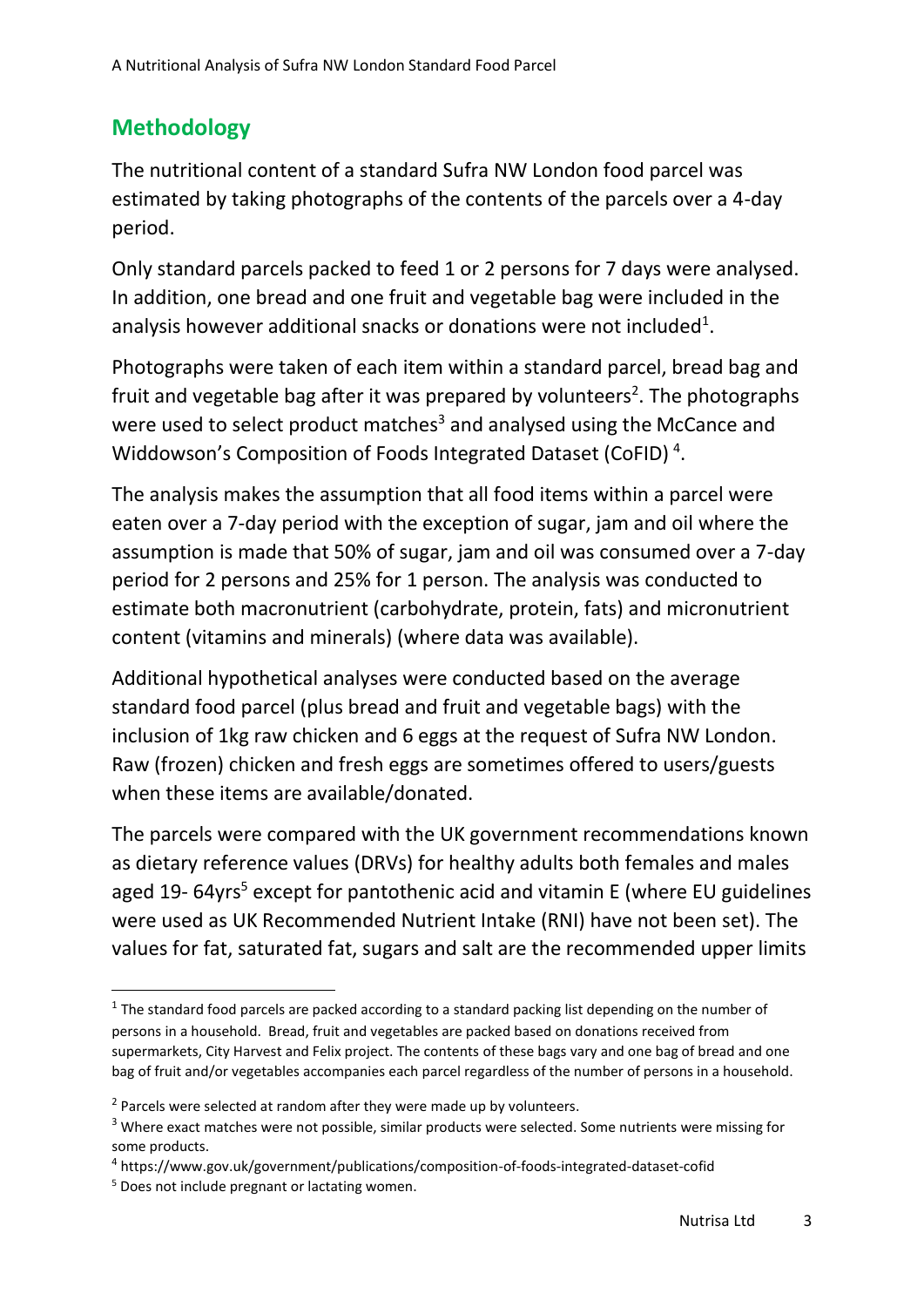for intakes. The reference intake (RI) for total sugars were used instead of the DRV for free sugars since it is not possible to distinguish free sugar content from food labels.

The contents of the parcels were also audited against the standard packing list.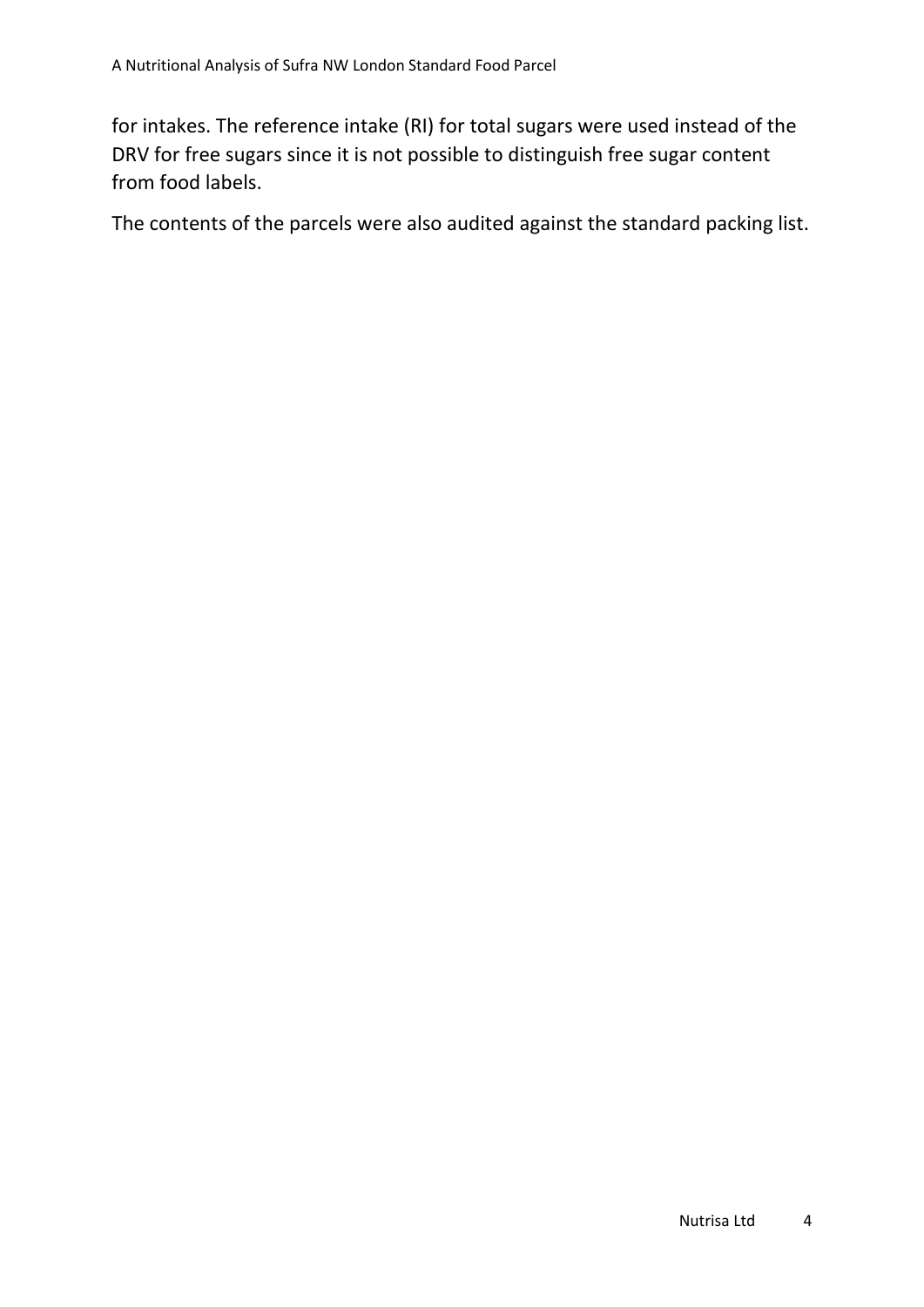## **Findings**

#### **Comparison of food parcels against standard list**

The contents of the food parcels were compared against the standard packing list provided by Sufra NW London. Our findings show that with the exception of coffee and juice, all selected food parcels met or exceeded the quantity of each item as specified on the standard packing list.

#### **Table 1: Contents of packed standard parcels compared to the standard list of 1-2 persons**

| <b>Item</b>                   | <b>Quantity</b>    |                |                |                |                |
|-------------------------------|--------------------|----------------|----------------|----------------|----------------|
|                               | <b>Standard</b>    | Day 1          | Day 2          | Day 3          | Day 4          |
| Cereal/oats                   | $\mathbf{1}$       | 1              | 1              | 1              | 1              |
| <b>Biscuits/crackers</b>      | $\mathbf{1}$       | $\mathbf{1}$   | $\mathbf{1}$   | $\mathbf{1}$   | $\overline{2}$ |
| Tea                           | $\mathbf{1}$       | 1              | $\mathbf{1}$   | $\mathbf{1}$   | $\mathbf{1}$   |
| <b>Coffee</b>                 | $\mathbf{1}$       | 0              | $\mathbf 0$    | $\Omega$       | 0              |
| Sugar/sweetener               | 1                  | 1              | 1              | 1              | $\mathbf{1}$   |
| Milk (1 litre)                | $\mathbf{1}$       | $\mathbf{1}$   | $\mathbf{1}$   | $\mathbf{1}$   | $\mathbf{1}$   |
| <b>Rice</b>                   | $\mathbf{1}$       | $\mathbf{1}$   | $\mathbf{1}$   | $\mathbf{1}$   | $\mathbf{1}$   |
| Pasta                         | $\mathbf{1}$       | $\mathbf{1}$   | 1              | $\mathbf{1}$   | $\mathbf{1}$   |
| Pasta / cooking sauce         | $\mathbf{1}$       | $\mathbf{1}$   | $\mathbf{1}$   | $\overline{2}$ | $\mathbf{1}$   |
| <b>Tinned vegetables</b>      | 3                  | 4              | 4              | 4              | 4              |
| <b>Chickpeas/kidney beans</b> | $\mathbf{1}$       | $\overline{2}$ | $\overline{2}$ | $\overline{2}$ | $\mathbf{1}$   |
| <b>Baked beans/hoops</b>      | $\mathbf{1}$       | $\overline{2}$ | $\overline{2}$ | $\overline{2}$ | $\overline{2}$ |
| Soup                          | $\overline{2}$     | $\overline{2}$ | $\overline{2}$ | $\overline{2}$ | $\overline{2}$ |
| <b>Tinned tomatoes</b>        | $\mathbf{1}$       | $\mathbf{1}$   | $\mathbf{1}$   | $\mathbf{1}$   | $\mathbf{1}$   |
| <b>Cooking oil</b>            | $\mathbf{1}$       | $\mathbf{1}$   | $\mathbf{1}$   | $\mathbf{1}$   | $\mathbf{1}$   |
| <b>Snacks</b>                 | Dependent on stock | $\mathbf 0$    | 0              | $\mathbf 0$    | 0              |
| <b>Tinned fish</b>            | $\mathbf{1}$       | 1              | $\mathbf{1}$   | $\mathbf{1}$   | $\mathbf{1}$   |
| Jam                           | $\mathbf{1}$       | $\mathbf{1}$   | $\mathbf{1}$   | $\Omega$       | $\mathbf{1}$   |
| Tinned fruit / custard        | 1                  | 1              | 1              | $\mathbf{1}$   | $\mathbf{1}$   |
| <b>Instant noodles</b>        | $\mathbf{1}$       | $\mathbf{1}$   | $\mathbf{1}$   | $\mathbf{1}$   | $\overline{2}$ |
| Juice                         | 1                  | $\mathbf 0$    | $\mathbf 0$    | $\mathbf{0}$   | 0              |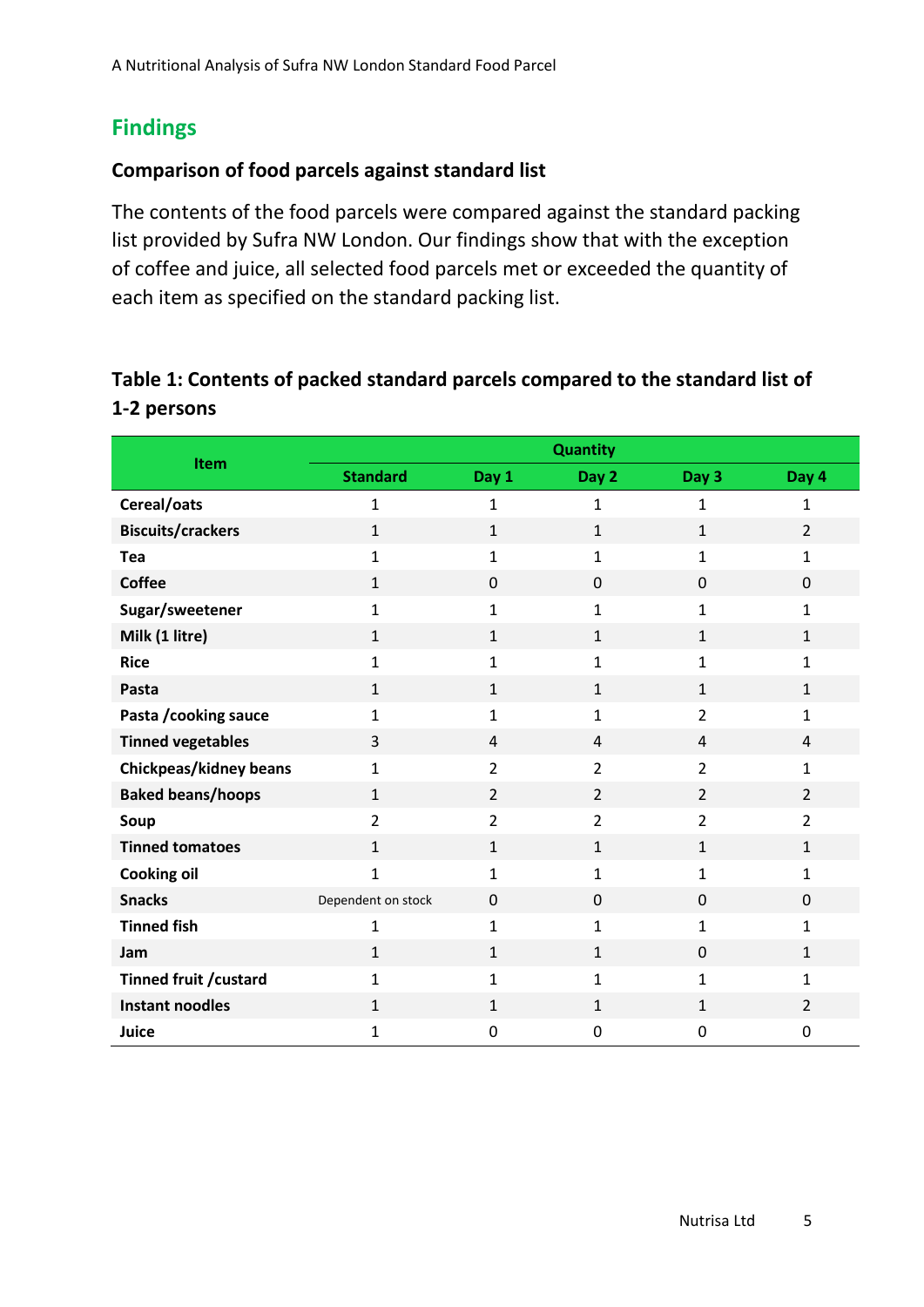



**Example of Day 4 collection**

**Figure 2: Contents of fruit/ vegetable bag & bread bag.**

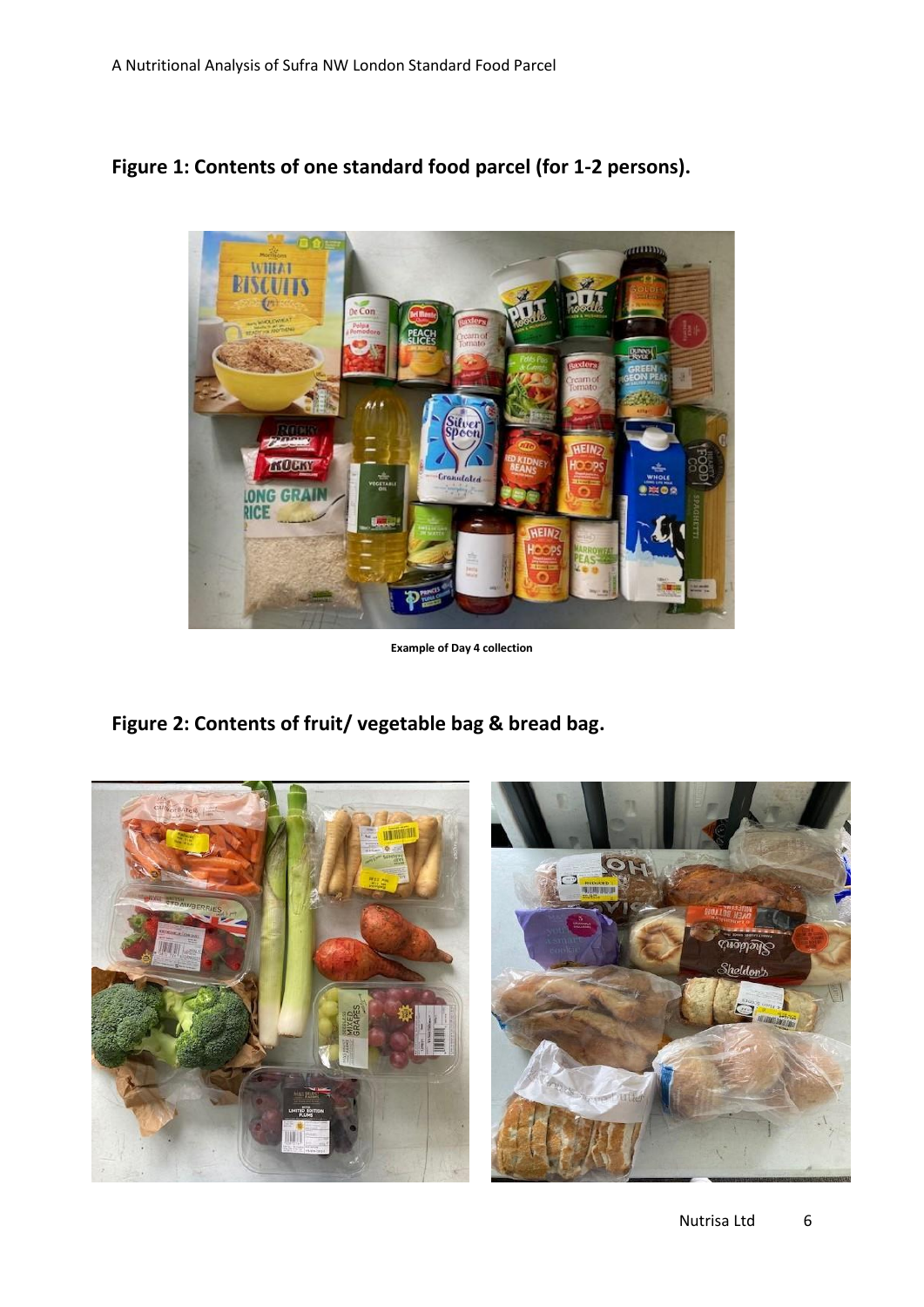## **Nutritional Analysis**

#### **Nutrient content of standard parcel (plus bread and fruit and veg bags) for 1 adult**

Our analysis show that the parcel contents met the nutrient requirements for energy, protein, fibre, all minerals (with the exception of iodine) and all vitamins (with the exception of vitamin D) for adults when compared with the UK DRVs (figure 3, 4, 5) on the assumption that the parcel was for one adult.

The contents of the parcel contain acceptable levels of fats but contained high levels of sugar at 138g per day which far exceed the UK recommended upper limits (this is despite assuming a conservative 25% consumption from table sugar and jam). The main source of sugar contributing to high levels were from table sugar, breakfast cereals, biscuits, and jams/marmalade.

#### **Inclusion of chicken and eggs**

The hypothetical analysis of an average food parcel with the inclusion of chicken and eggs increased the iodine content of parcels from 35mcg to 52mcg per day but would still not meet the nutrient requirements for iodine.

The vitamin D content of the parcels remained low as it is difficult to meet vitamin D requirements through food alone.



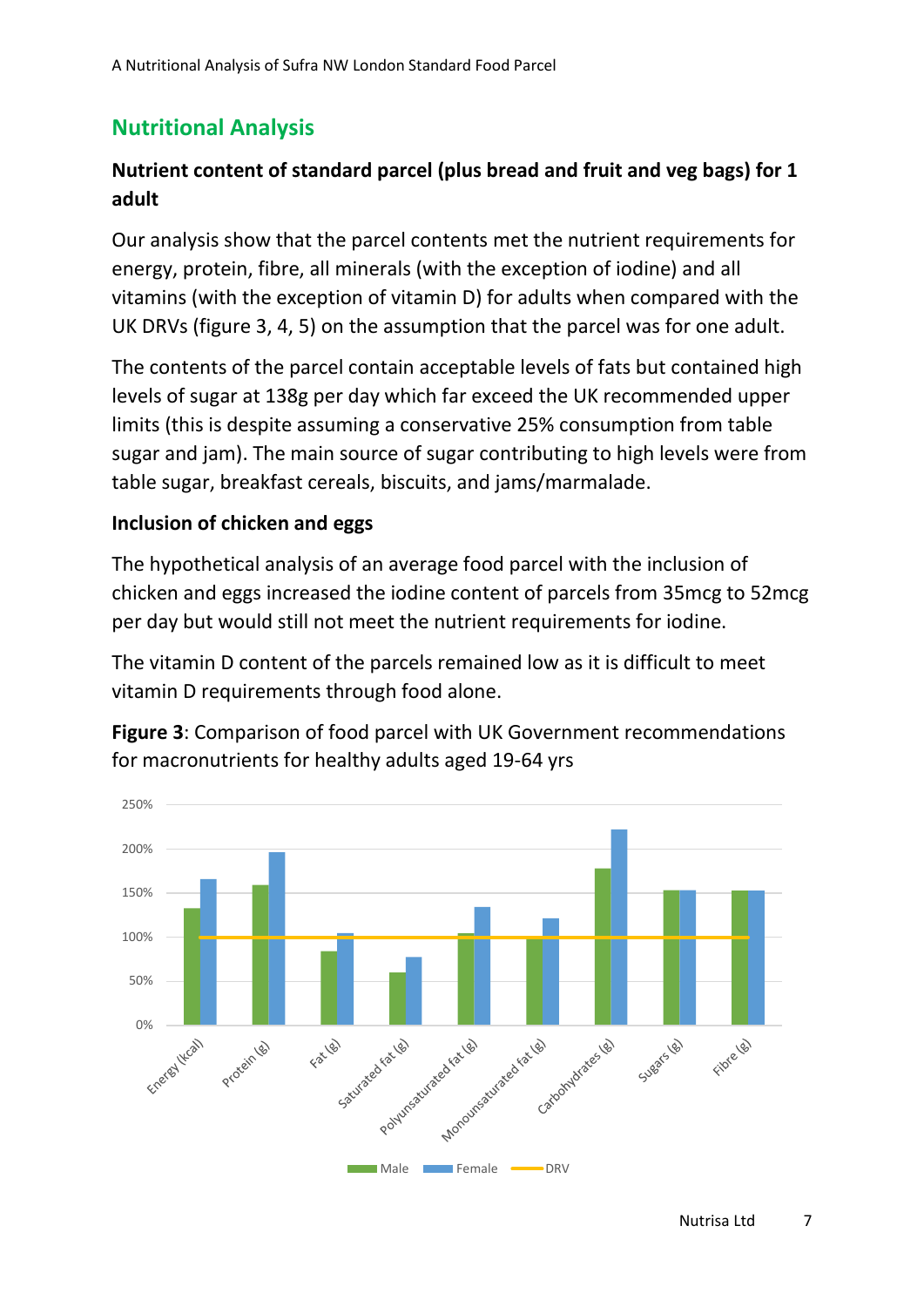

**Figure 4**: Comparison of food parcel with UK Government recommendation for vitamins for healthy adults aged 19-64 yrs

#### **Figure 5**: Comparison of food parcel with UK Government recommendation for minerals for healthy adults aged 19-64 yrs

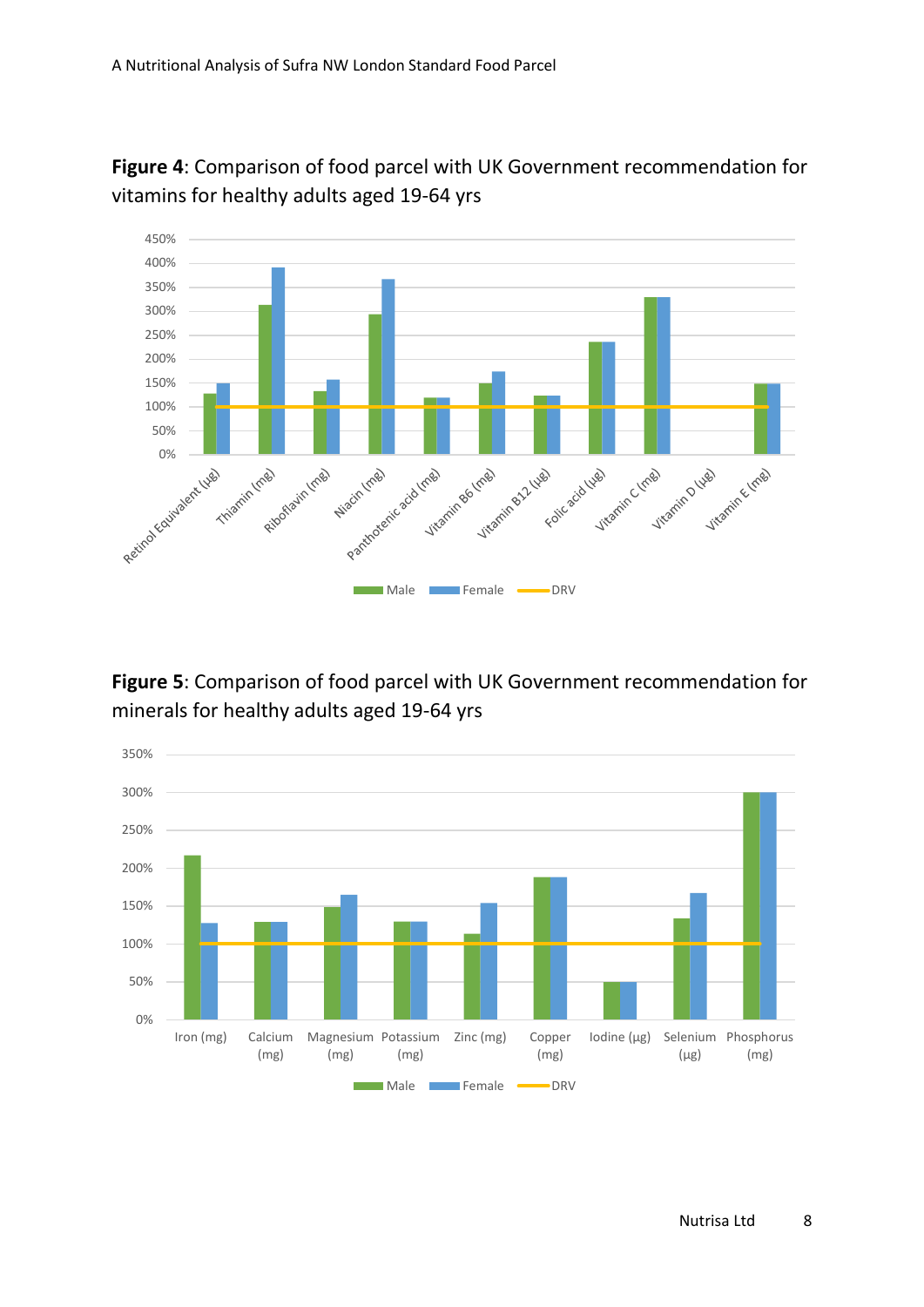### **Nutrient content (plus bread and fruit and veg bags) for 2 adults**

When analysing the same parcels for nutritional adequacy based on two adults, our findings show that the parcel content did not meet the nutrient requirements for energy (calories), protein, or fibre (figure 6), the majority of minerals particularly iron (for women only), calcium, magnesium, zinc, iodine selenium and vitamin A, riboflavin, pantothenic acid, vitamin B6, vitamin B12 and vitamin D (figure 7 & 8).

The calorie content per day would be just about enough to meet the average energy needs for women but would be below the energy needs for men. The fibre content of 23g per day, while below the recommended 30g per day, is still above the average UK diet pre-lockdown<sup>6</sup> The sugar content of 91g per day would be a little above the UK recommended upper limit<sup>7</sup>.

#### **Inclusion of chicken and eggs**

The hypothetical analysis of an average food parcel with the inclusion of chicken and eggs would increase the calorie content to 2011kcal per day but would still be below the energy needs for men. The protein content would increase to 63g per day exceeding the protein requirement for both women and men. The fibre content would not change and would remain below the UK recommendation. The overall vitamin and mineral content of the parcel would increase with the exception of vitamin A, vitamin D, iron (for women), calcium, potassium, magnesium, zinc & selenium (for men), iodine which did not meet the nutritional requirements for adults.

<sup>6</sup> Food Standards Agency and Public Health England. NDNS: results from years 7-8 combined. 2018.

https://www.gov.uk/government/statistics/ndns-results-from-years-7-and-8-combined

 $7$ Assumption is made that 50% of sugar and jam and oil was consumed over a 7-day period for 2 persons.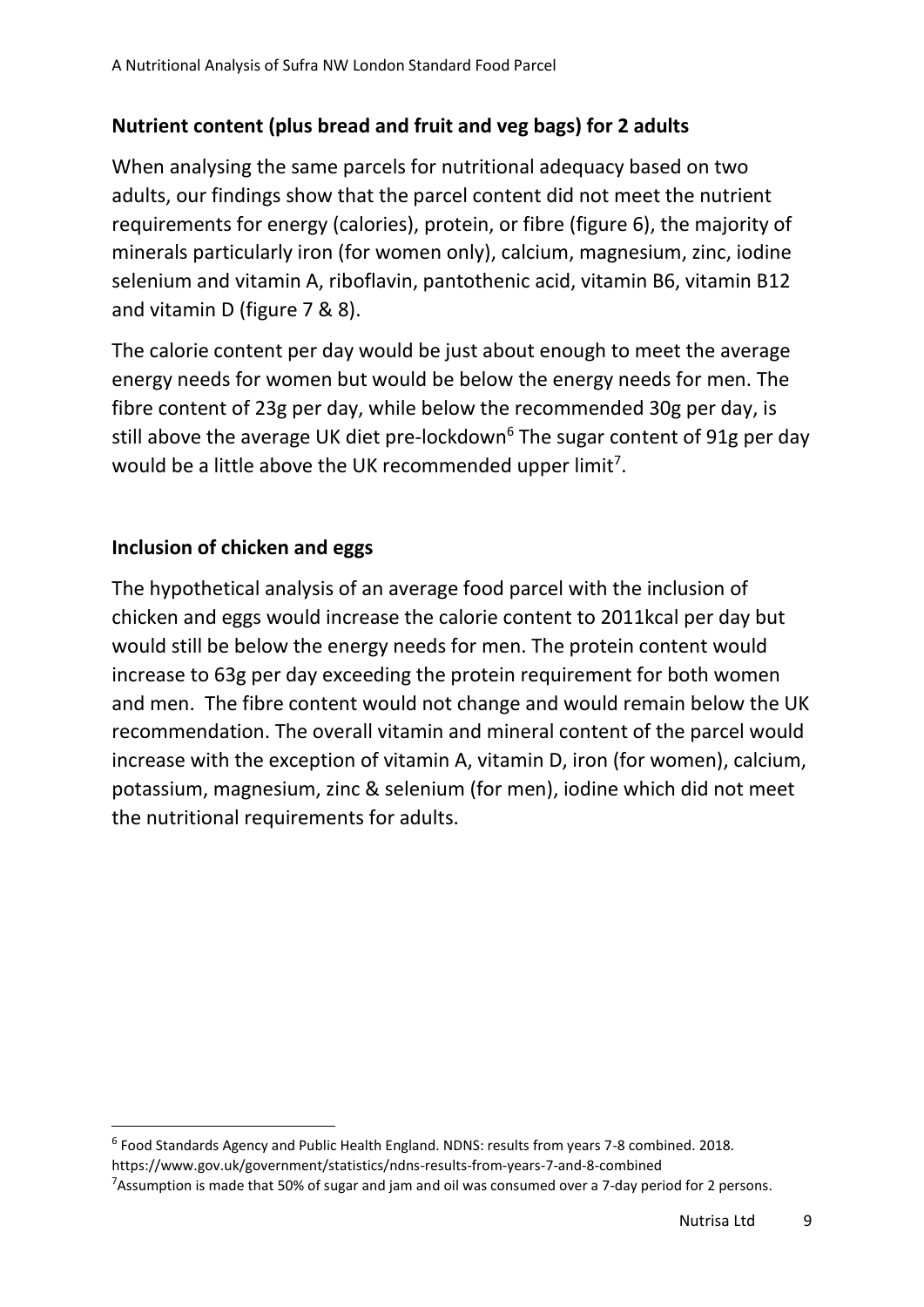



**Figure 7:** Comparison of food parcel (based on 2 adults) with UK Government recommendation for minerals for healthy adults aged 19-64 yrs

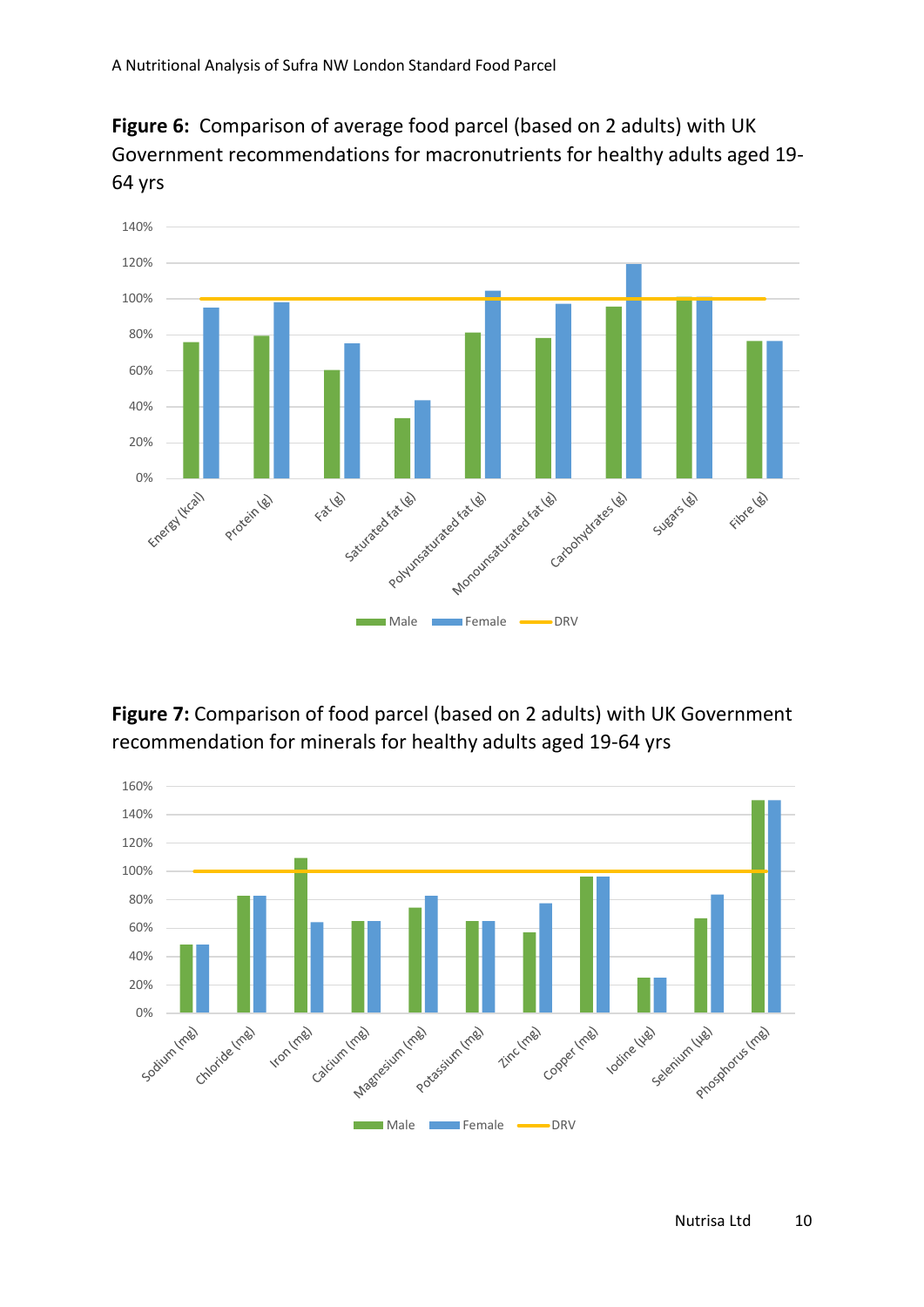

**Figure 8:** Comparison of food parcel (based on 2 adults) with UK Government recommendation for vitamins for healthy adults aged 19-64 yrs

### **Conclusion**

The standard parcels met the energy and nutrient requirements for a single adult over 7 days with the exception of micronutrients iodine and vitamin D. The addition of chicken and eggs increased the overall nutrient content of the parcel but did not increase the iodine content enough to meet the nutritional requirements for an adult. The parcel contains high amounts of sugar in excess of the UK recommended upper limit.

The standard parcels did not meet the energy and nutrient requirements for two adults over 7 days. The addition of chicken and eggs to the parcel would increase the protein content to meet the requirements for adults and although it would meet the energy requirements for women it would not meet the energy requirements for men. The vast majority of minerals and some key vitamins were also not met.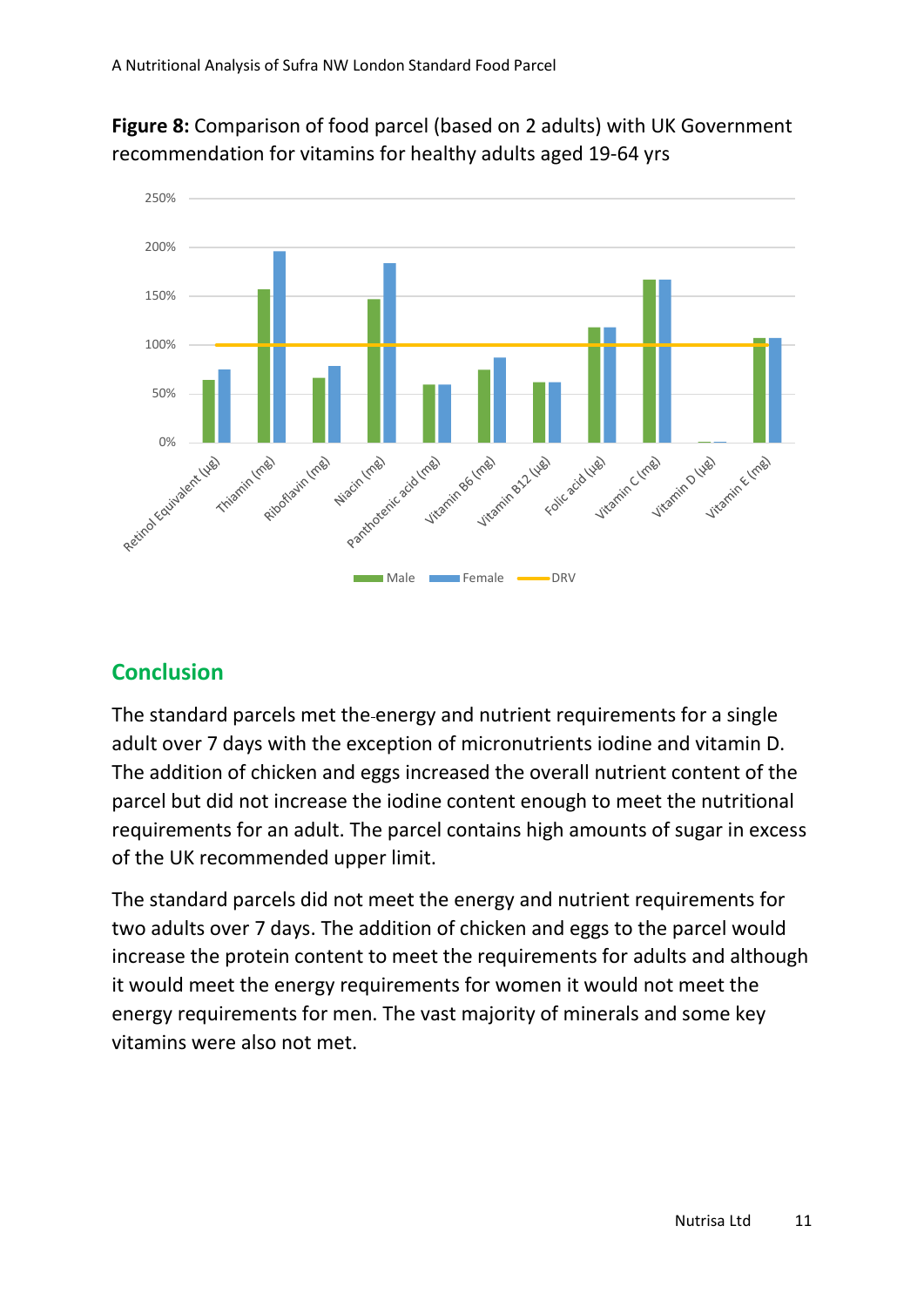### **Recommendations**

- 1. Our findings highlight the need to reduce the free sugar content of parcels whilst maintaining the overall nutritional quality of the parcels. Consideration should be given to removing the sugar bags and offering these as self-serves, swapping breakfast cereals for low sugar fortified varieties, replacing jams with lower sugar varieties or nut butters (no added sugar varieties) and swapping biscuits for plain varieties which tend to be lower in sugar<sup>8</sup>.
- 2. To help increase the iodine content of the parcels, consideration should be given to include milk/dairy products and fish which are rich sources of iodine. Possible food options include larger quantity of milk and/or fish and plain yoghurts.
- 3. To help increase the iron, magnesium, zinc and calcium content of the parcels, consideration should be given to include meat products, lentils and nuts/seeds which are good sources of these nutrients. Possible food sources include tinned sardines, wholemeal bread, hummus, tahini paste, tinned lentils, cashew nuts, cheese and yoghurt.
- 4. The parcel size was not adequate for meeting the nutritional requirements for two adults therefore it is recommended to undertake a re-assessment of the parcel size and contents.
- 5. The main source of fibre was from fresh fruit and vegetables. To help increase the fibre content of the parcel when fruit and vegetables are not available it is recommended to swap the white pasta, rice and bread for wholemeal varieties.
- 6. It is difficult for most people to get enough vitamin D through food alone as the main source of vitamin D is through sunlight. The UK government recommends everyone should consider taking a daily supplement during autumn and winter and all year round for those with dark skin (African,

<sup>8</sup> Based on McVties's top 20 selling biscuits, we found that McVitie's Original Digestives had the lowest free sugar content at 15.1g/100g. Ref: https://www.unitedbiscuits.com/index.html#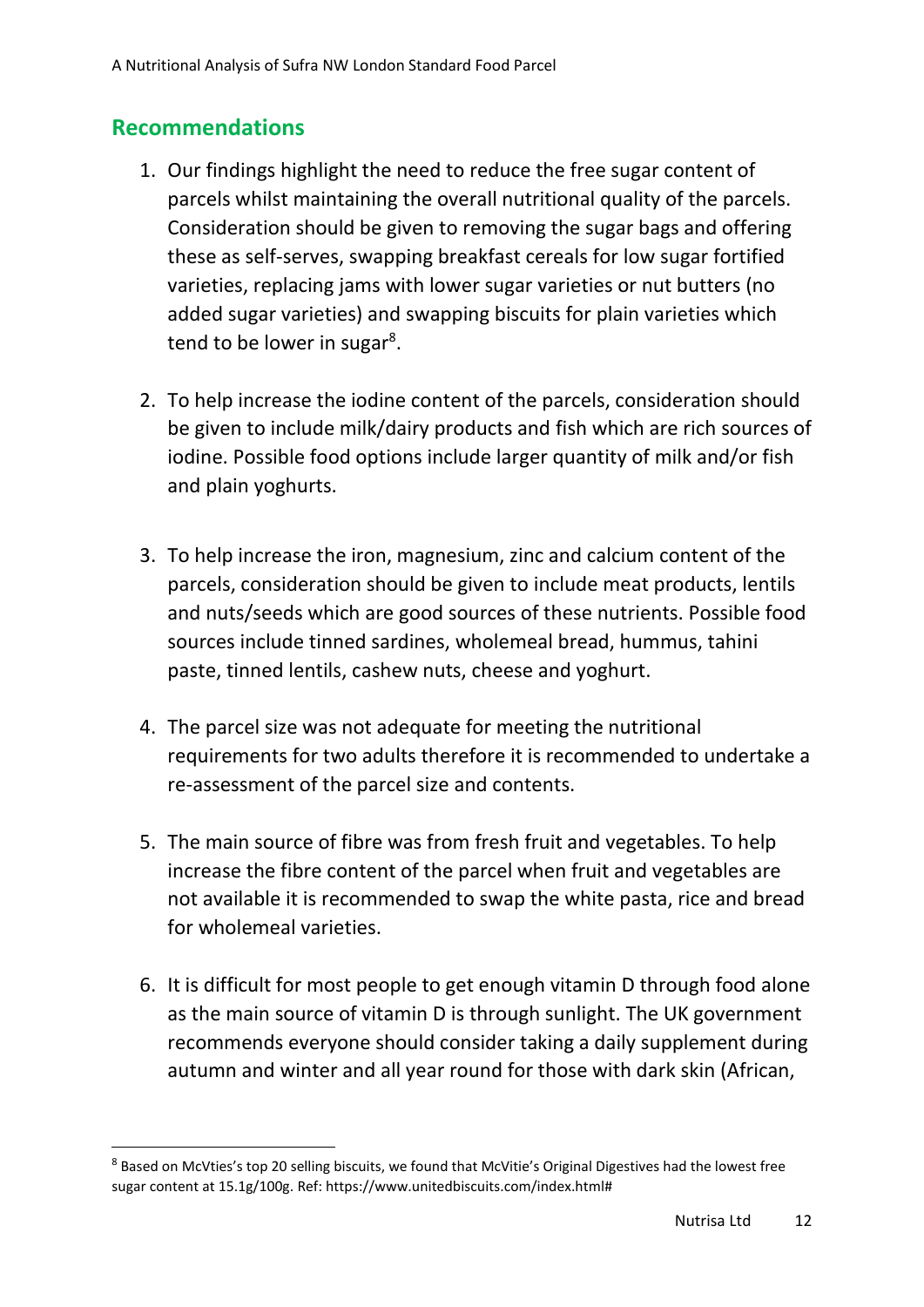Africa Caribbean or south Asian background)<sup>9</sup>. Some families are eligible for free vitamin supplements through the UK government Healthy Start Scheme. It is recommended to raise awareness of the free Healthy Start vitamins amongst eligible users/guests.

<sup>&</sup>lt;sup>9</sup> https://www.nhs.uk/conditions/vitamins-and-minerals/vitamin-d/